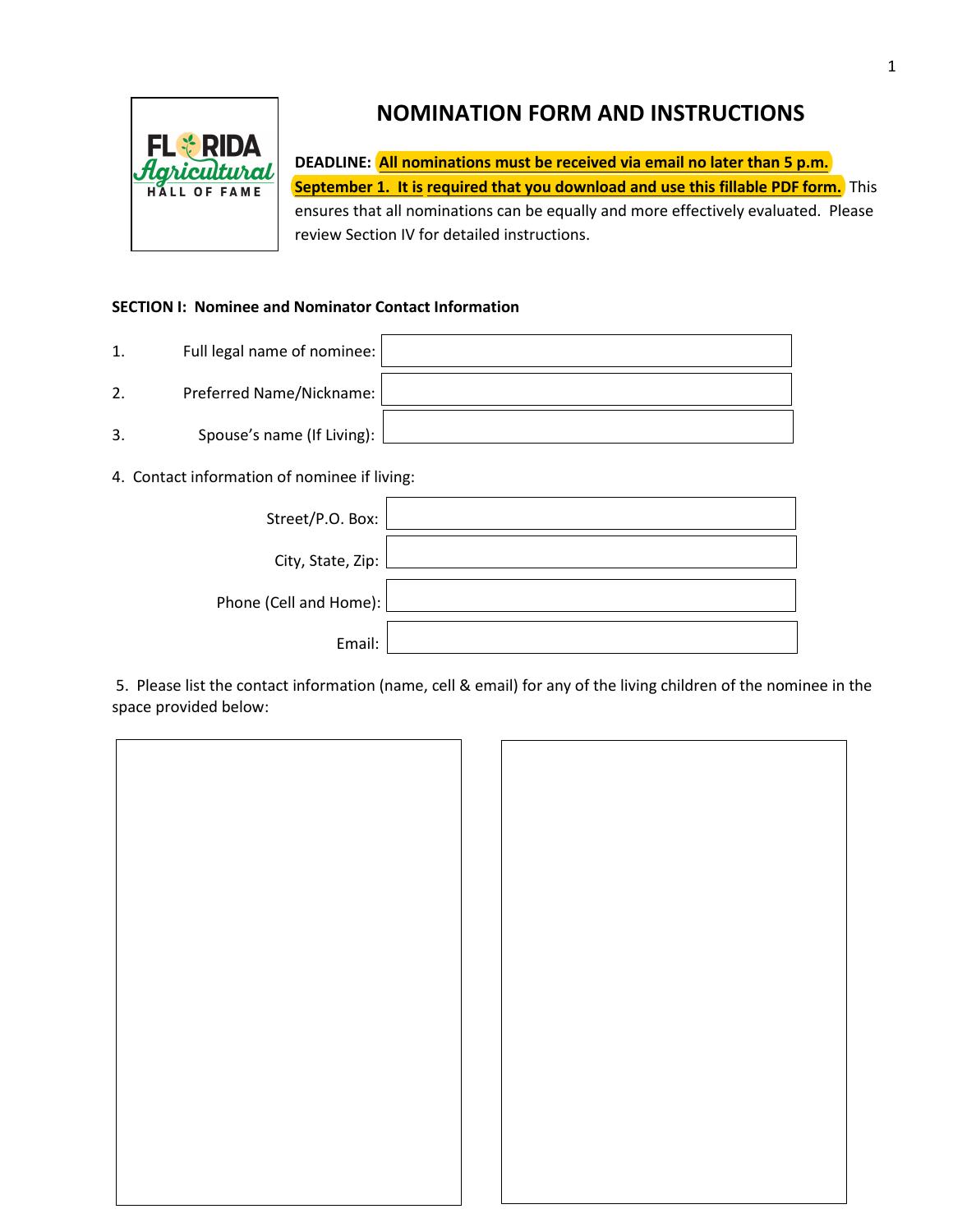6. Does the nominee know about being nominated (yes/no)?

### **Unless told different, any/all communication will be through the Nominator.**

7. Please provide the contact information for the person(s) nominating (Nominator):

| Name:    |  |
|----------|--|
| Address: |  |
| Email:   |  |
| Cell:    |  |

8. Explain briefly in the space provided below how you know the Nominee:

### **SECTION II: Nominee Background and Qualifications**

**SECTION II: Nominee General Background Information** 

9. Nominee DOB:  $\Big|$  10. Nominee Birthplace:

11. Nominee Education (if more space is required, please include in Section III):

| a. | High School:                  |  |
|----|-------------------------------|--|
|    | Year Graduated:               |  |
| b. | College:                      |  |
|    | Year Graduated:<br>Degree(s): |  |
| c. | College:                      |  |
|    | Year Graduated:<br>Degree(s): |  |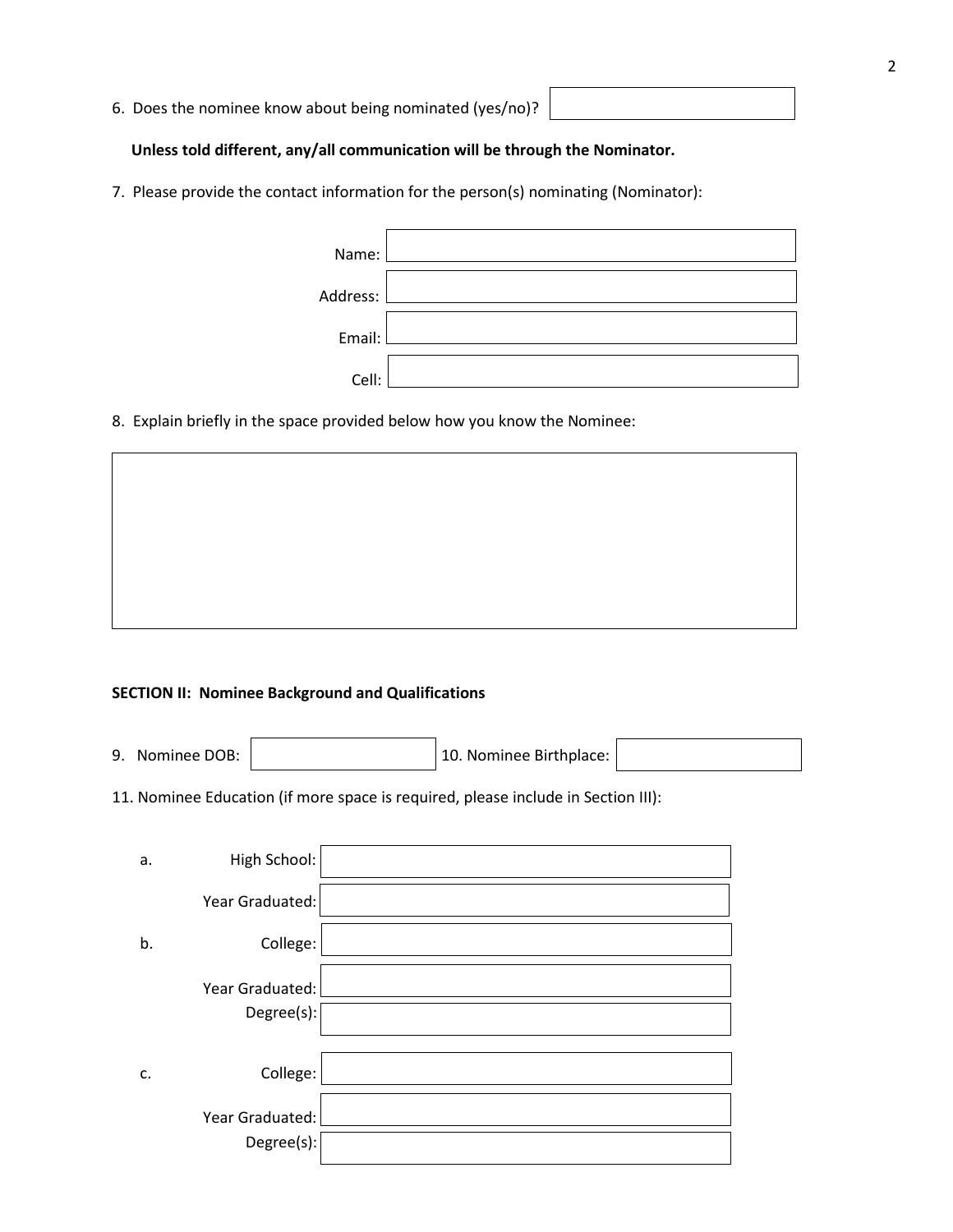| d. | Other/Education: |  |
|----|------------------|--|
|    | Year Graduated:  |  |
|    | Notes:           |  |
|    |                  |  |

12. Nominee Employment/Business History:

.

Please list in order of most recent employment to oldest (if more space is required, please include in Section III):

| a. | Company Name:   |                   |
|----|-----------------|-------------------|
|    | Location:       | Years of Service: |
|    | Title/Position: |                   |
| b. | Company Name:   |                   |
|    | Location:       | Years of Service: |
|    | Title/Position: |                   |
| c. | Company Name:   |                   |
|    | Location:       | Years of Service: |
|    | Title/Position: |                   |
| d. | Company Name:   |                   |
|    | Location:       | Years of Service: |
|    | Title/Position: |                   |
|    |                 |                   |
| e. | Company Name:   |                   |
|    | Location:       | Years of Service: |
|    | Title/Position: |                   |
|    |                 |                   |
| f. | Company Name:   |                   |
|    | Location:       | Years of Service: |
|    | Title/Position: |                   |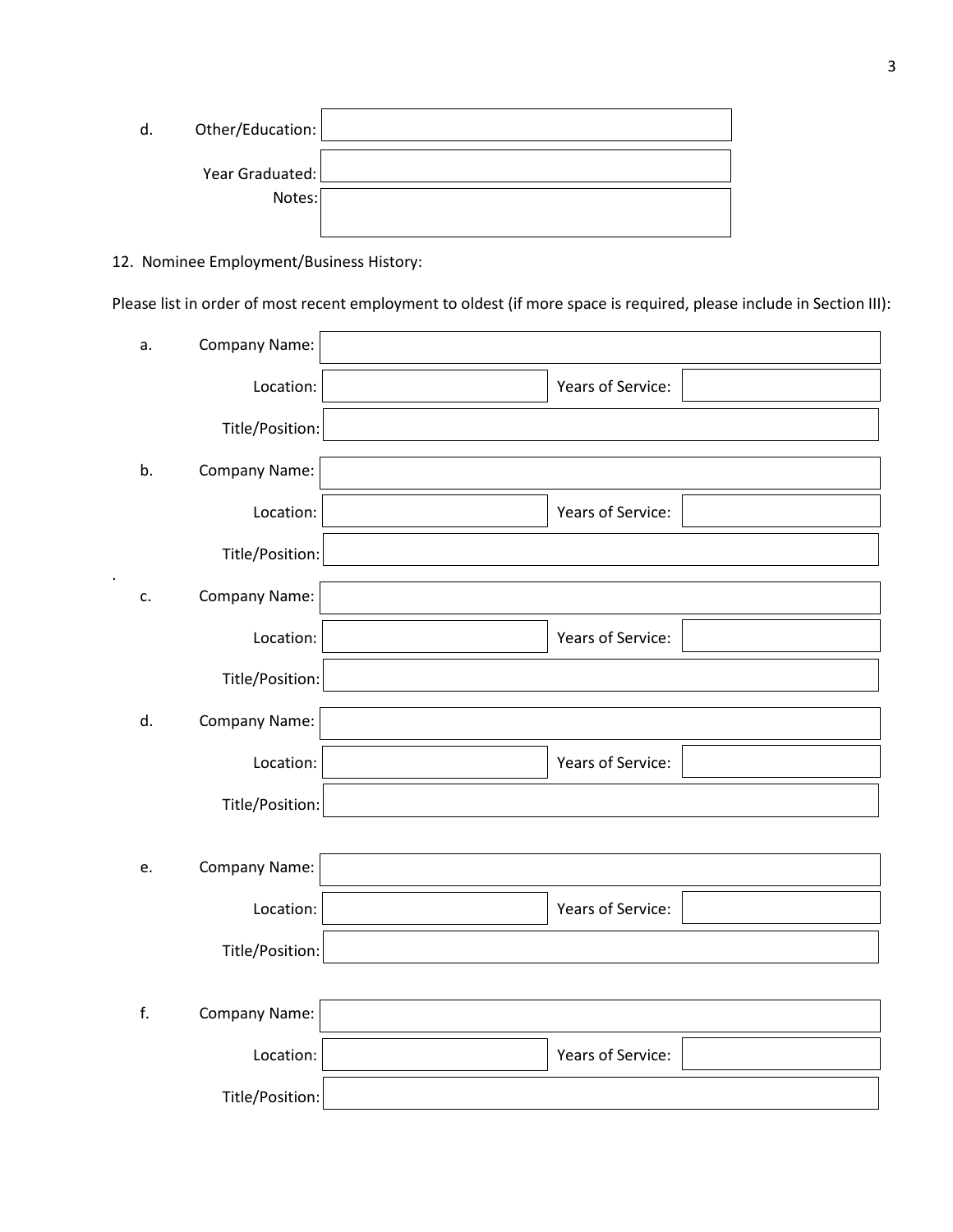# 13. Nominee Professional Service: Please list below the top organizations/associations/committee

involvements or appointments tied to Nominee occupation/profession (if more space is required, please include in Section III):

| a.                                                                                                                          | Organization: |  |
|-----------------------------------------------------------------------------------------------------------------------------|---------------|--|
| Position/Office(s) Held:<br>(Please list all associated with this<br>organization & Dates of Service/<br>Membership in box) |               |  |
| b.                                                                                                                          | Organization: |  |
| Position/Office(s) Held:<br>(Please list all associated with this<br>organization & Dates of Service/<br>Membership in box) |               |  |
| c.                                                                                                                          | Organization: |  |
|                                                                                                                             |               |  |
| Position/Office(s) Held:<br>(Please list all associated with this<br>organization & Dates of Service/<br>Membership in box) |               |  |
|                                                                                                                             |               |  |
| d.                                                                                                                          | Organization: |  |
| Position/Office(s) Held:<br>(Please list all associated with this<br>organization & Dates of Service/<br>Membership in box) |               |  |
|                                                                                                                             |               |  |
| e.                                                                                                                          | Organization: |  |
| Position/Office(s) Held:<br>(Please list all associated with this<br>organization & Dates of Service/<br>Membership in box) |               |  |
| f.                                                                                                                          | Organization: |  |
|                                                                                                                             |               |  |
| Position/Office(s) Held:<br>(Please list all associated with this<br>organization & Dates of Service/<br>Membership in box) |               |  |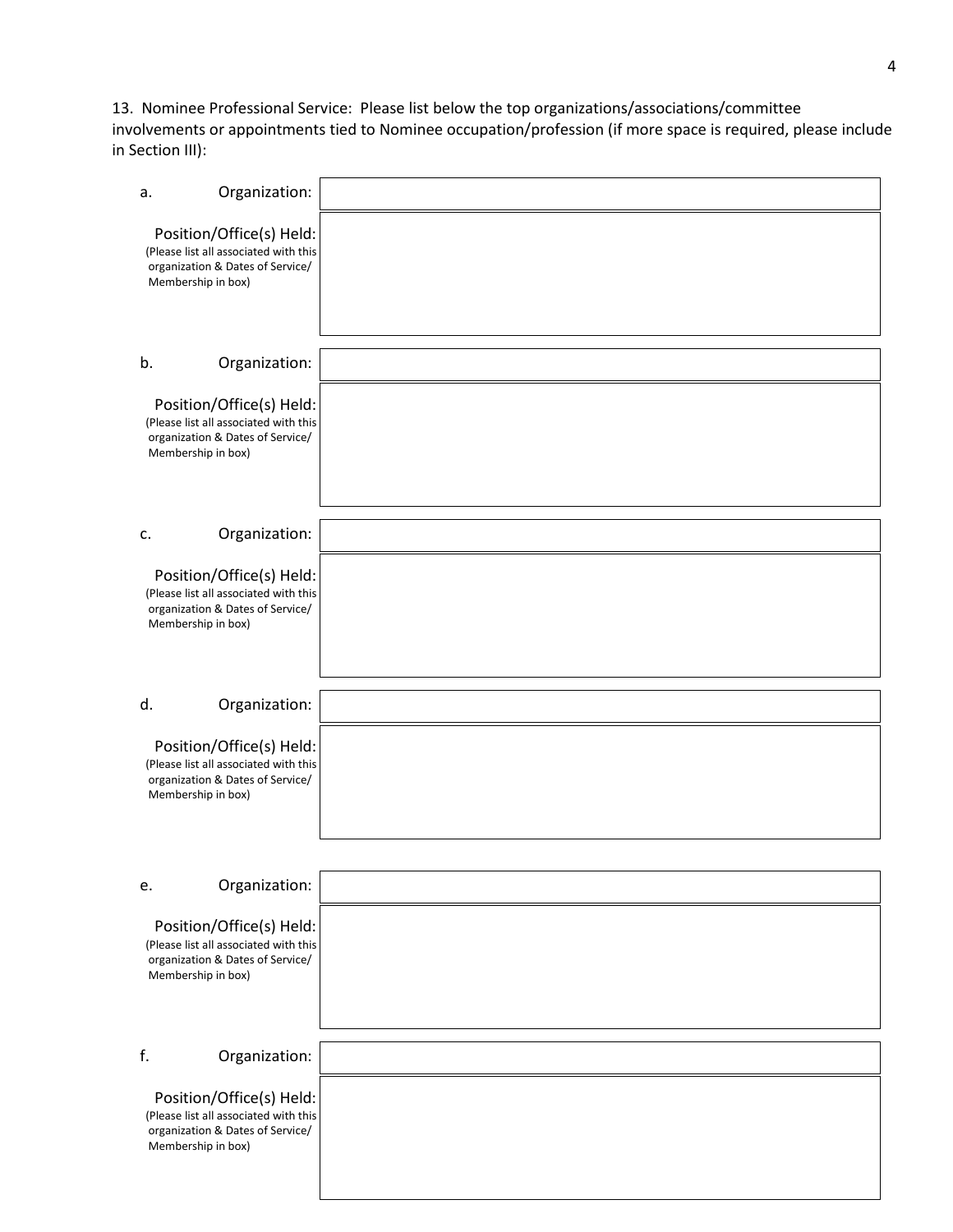14. Nominee Non-Work Related Service: Please list top Civic/Church/Community organization involvements (if more space is required, please include in Section III):

| a. | Organization:                                                                                                               |  |
|----|-----------------------------------------------------------------------------------------------------------------------------|--|
|    | Position/Office(s) Held:<br>(Please list all associated with this<br>organization & Dates of Service/<br>Membership in box) |  |
| b. | Organization:                                                                                                               |  |
|    | Position/Office(s) Held:<br>(Please list all associated with this<br>organization & Dates of Service/<br>Membership in box) |  |
| c. | Organization:                                                                                                               |  |
|    | Position/Office(s) Held:<br>(Please list all associated with this<br>organization & Dates of Service/<br>Membership in box) |  |
| d. | Organization:                                                                                                               |  |
|    | Position/Office(s) Held:<br>(Please list all associated with this<br>organization & Dates of Service/<br>Membership in box) |  |
|    |                                                                                                                             |  |
| e. | Organization:                                                                                                               |  |
|    | Position/Office(s) Held:<br>(Please list all associated with this<br>organization & Dates of Service/<br>Membership in box) |  |
| f. | Organization:                                                                                                               |  |
|    | Position/Office(s) Held:<br>(Please list all associated with this<br>organization & Dates of Service/<br>Membership in box) |  |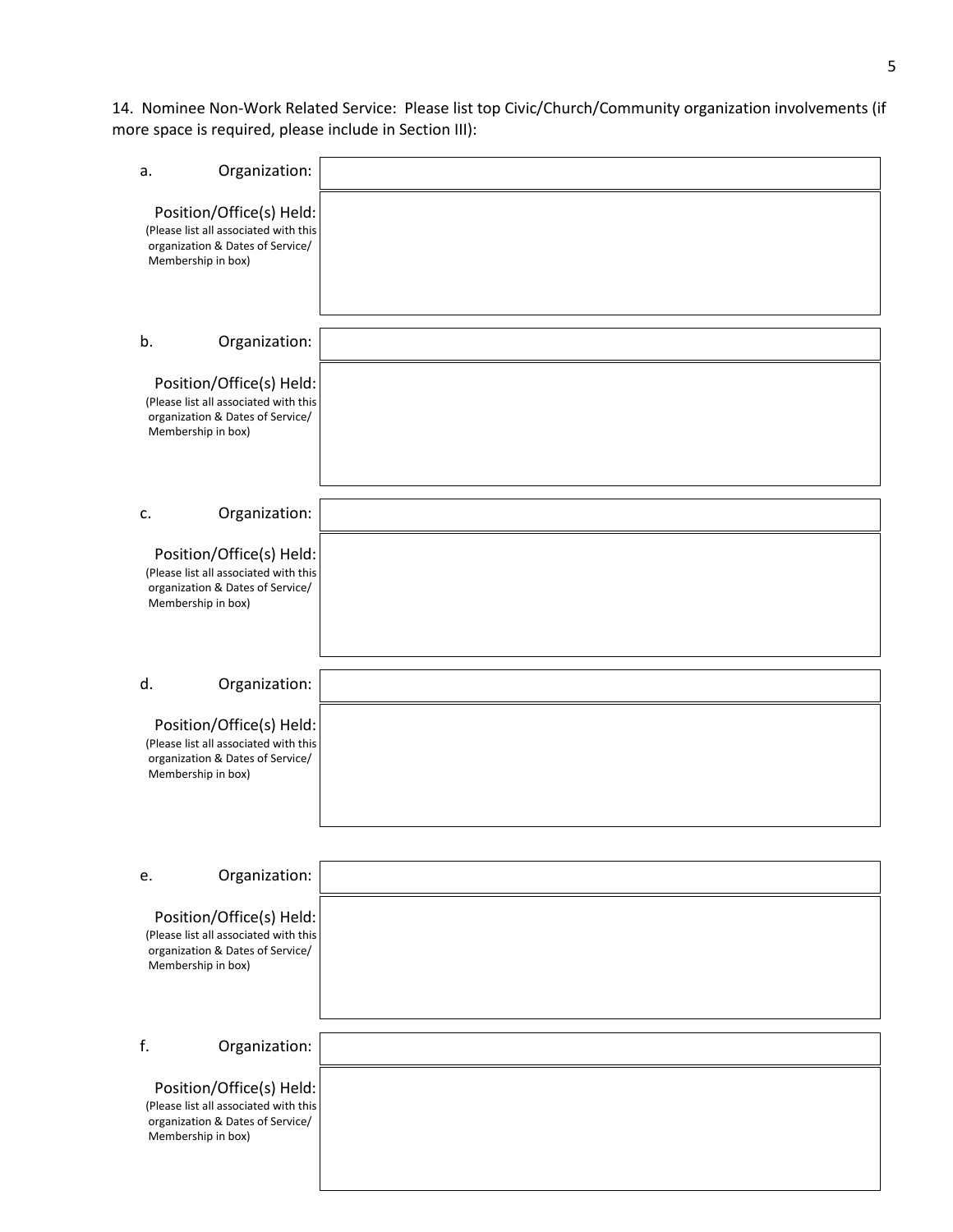15. Please list the Nominee's top five honors, awards, citations and other recognition of a meritorious nature associated with profession/work, civic, church or any other affiliations (if more space is required, please include in Section III):

| а. | Recognition From:  |  |
|----|--------------------|--|
|    | Description/Honor: |  |
|    | Date:              |  |
|    |                    |  |
| b. | Recognition From:  |  |
|    | Description/Honor: |  |
|    | Date:              |  |
|    |                    |  |
| c. | Recognition From:  |  |
|    | Description/Honor: |  |
|    | Date:              |  |
|    |                    |  |
| d. | Recognition From:  |  |
|    | Description/Honor: |  |
|    | Date:              |  |
|    |                    |  |
| e. | Recognition From:  |  |
|    | Description/Honor: |  |
|    | Date:              |  |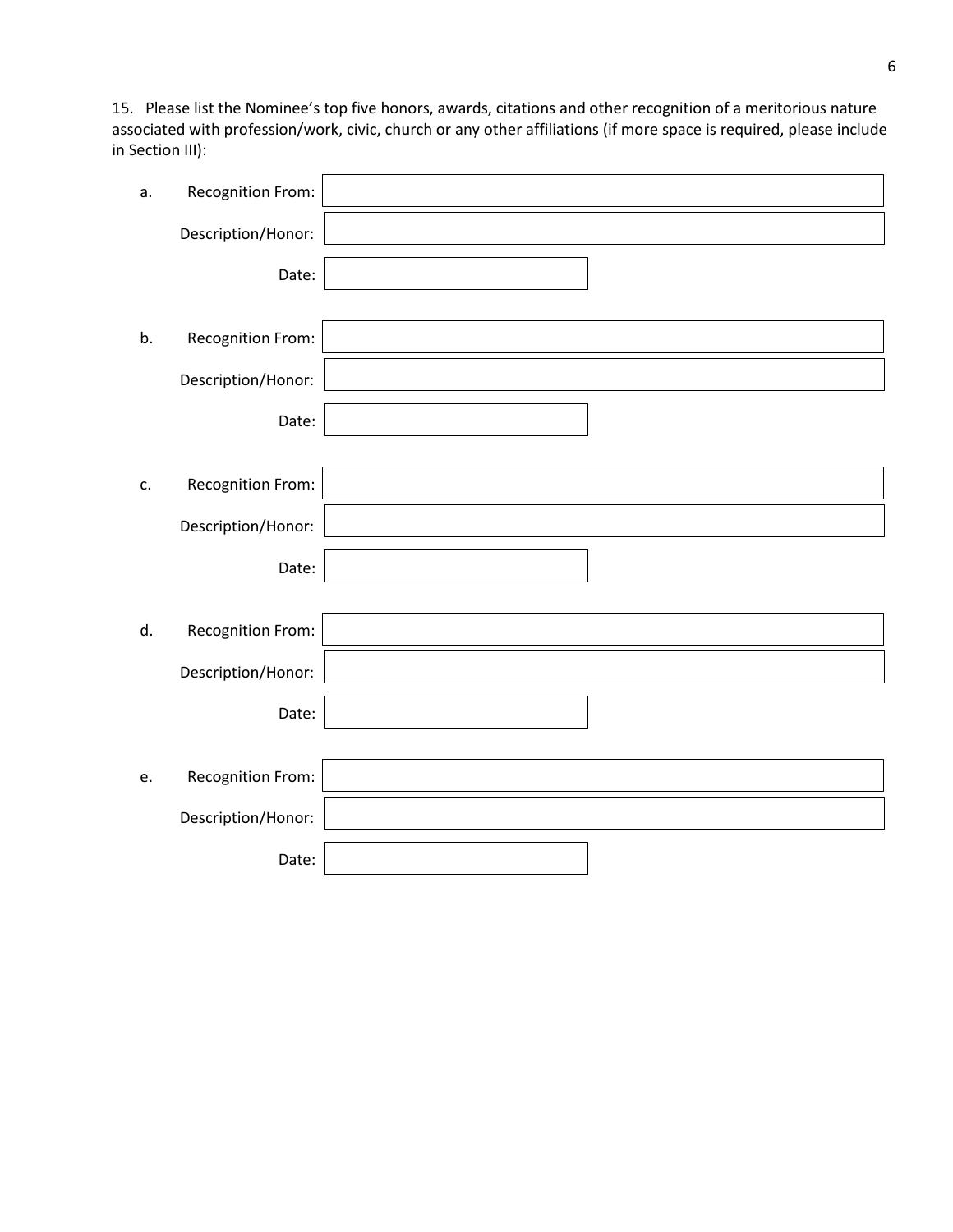### **SECTION III: More Detailed Information on Nominee's Qualifications**

16. Please list the top three names (besides nominator & relatives of nominee) and contact information to serve as references and can provide additional information on the nominee's qualifications if required (these individuals can also send in reference letters):

| Name:<br>c.            |  |
|------------------------|--|
| Business/Organization: |  |
| Title:                 |  |
| Address:               |  |
| Email:                 |  |
| Cell:                  |  |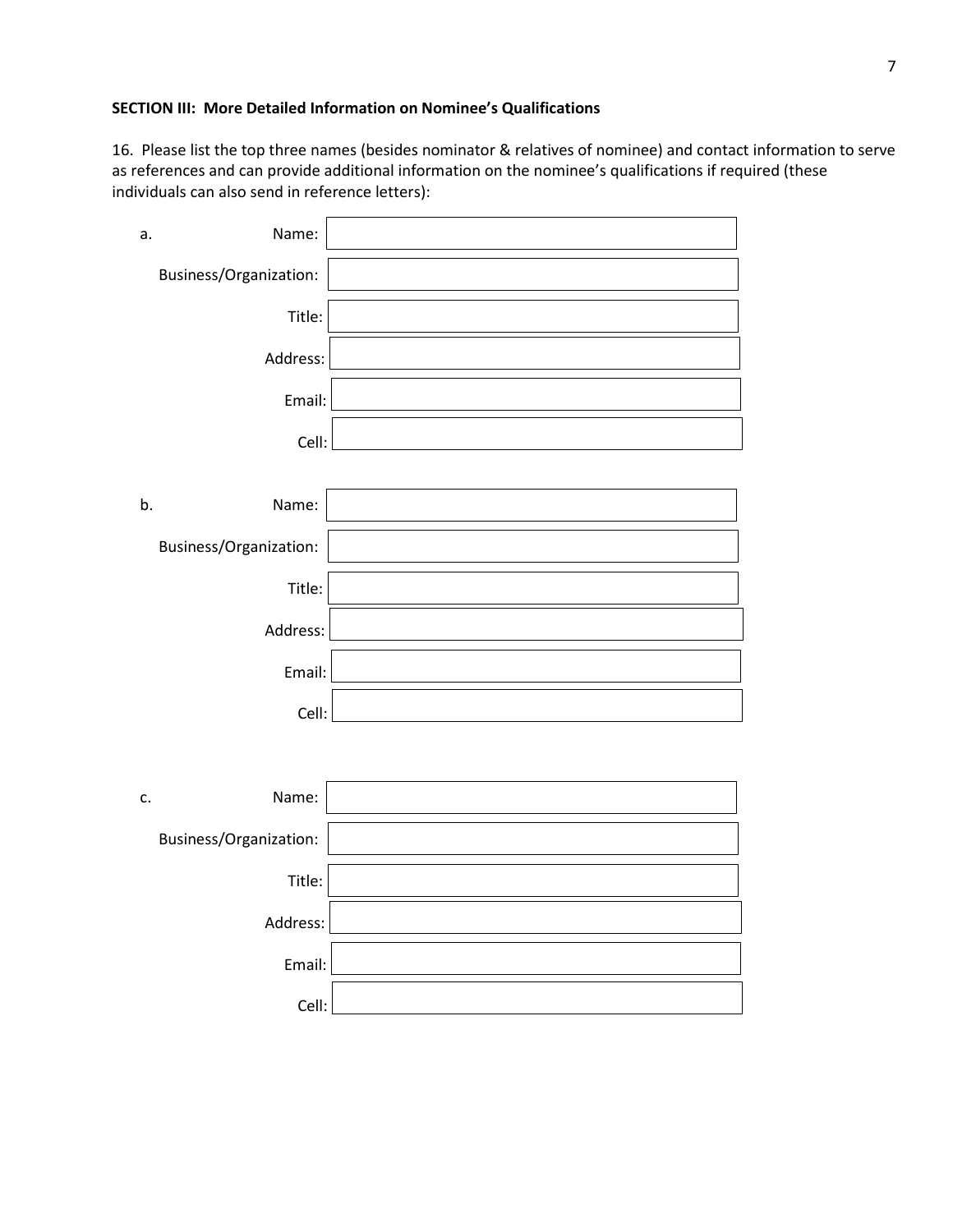**.** The nominator will provide on this page their reasoning why the nominee deserves this honor and why they choose to nominate: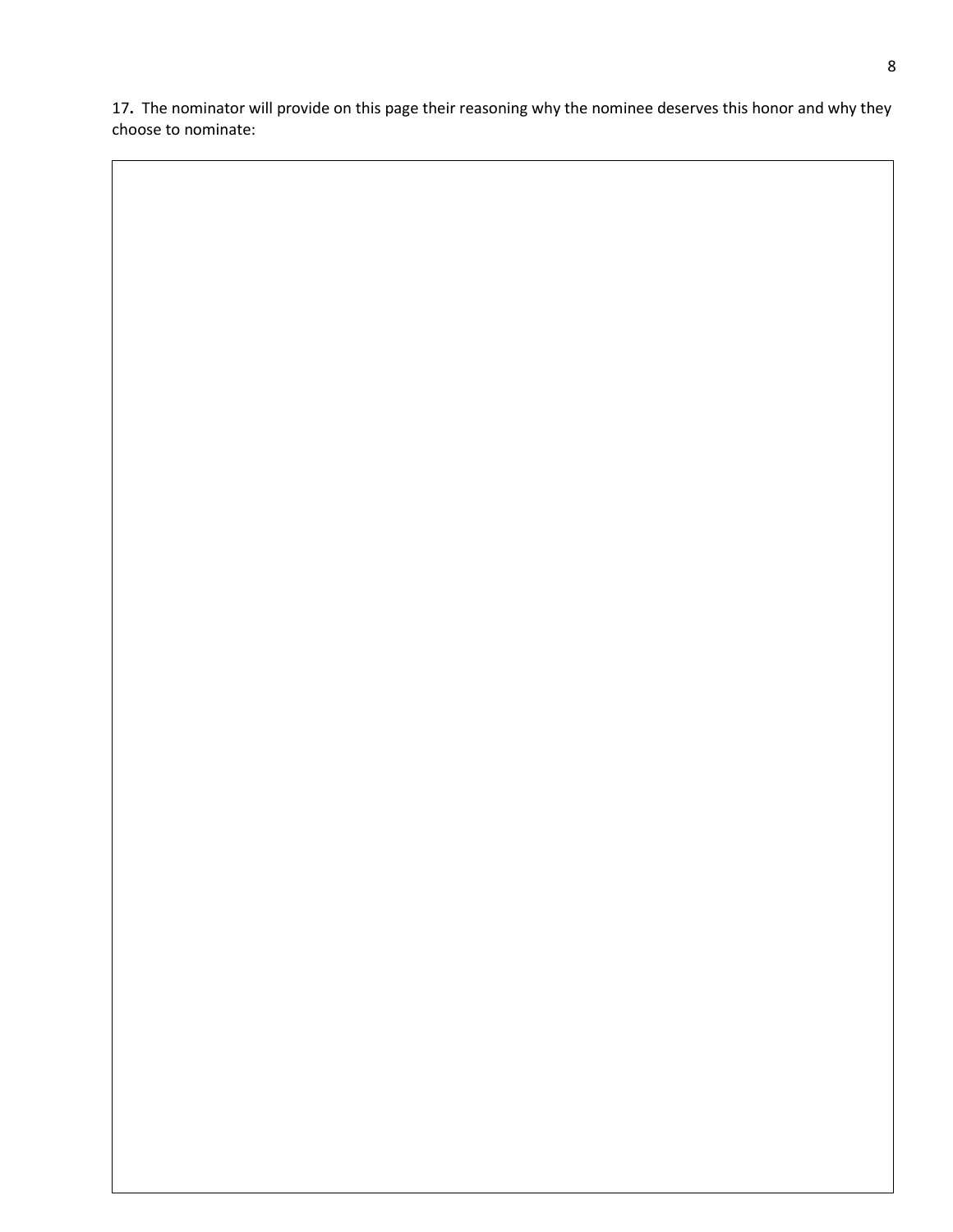18. The nominator will use the next two pages to provide a biographical sketch and/or outline any/all information on the nominee that demonstrates why they should be inducted into the Florida Agricultural Hall of Fame: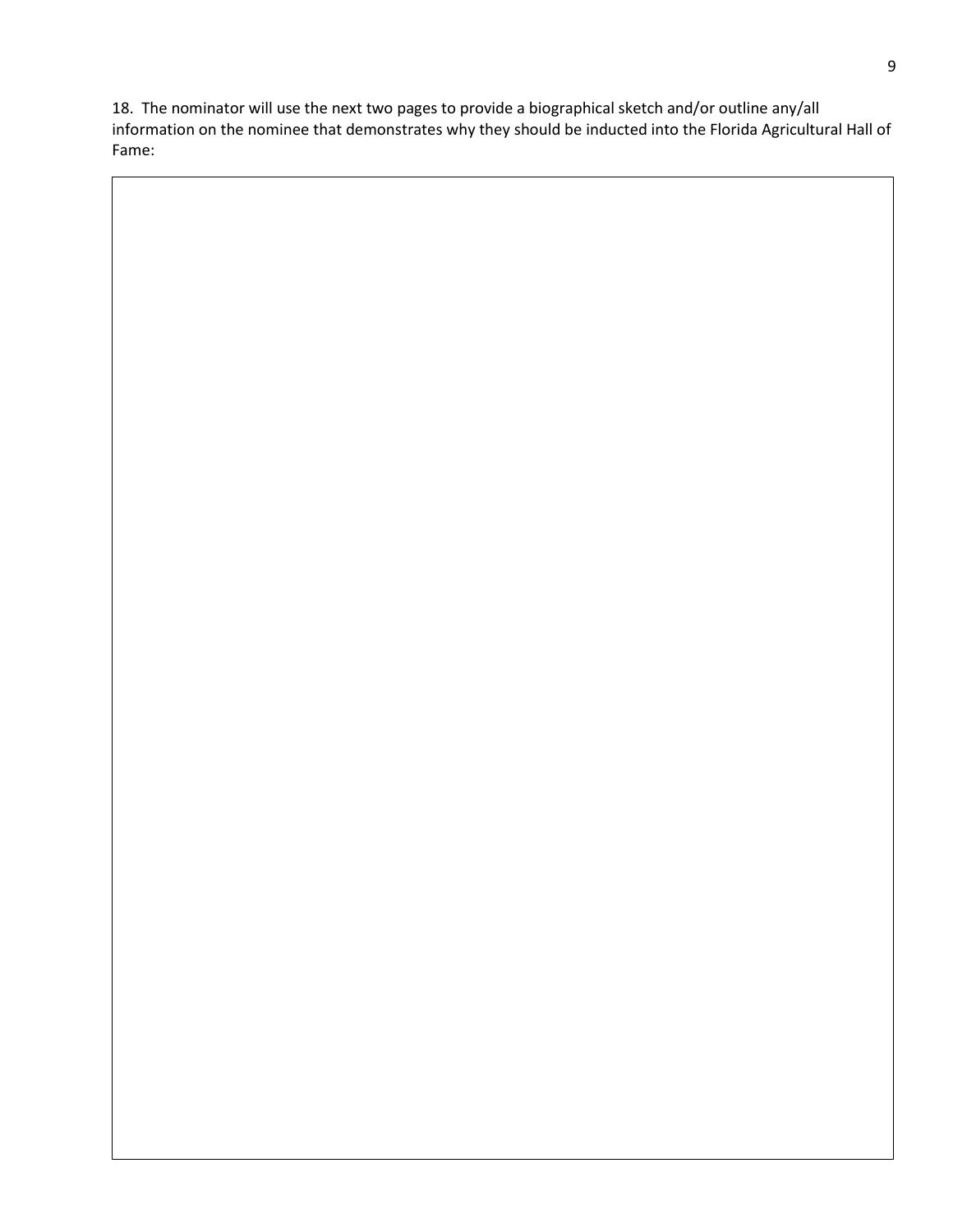(cont.):